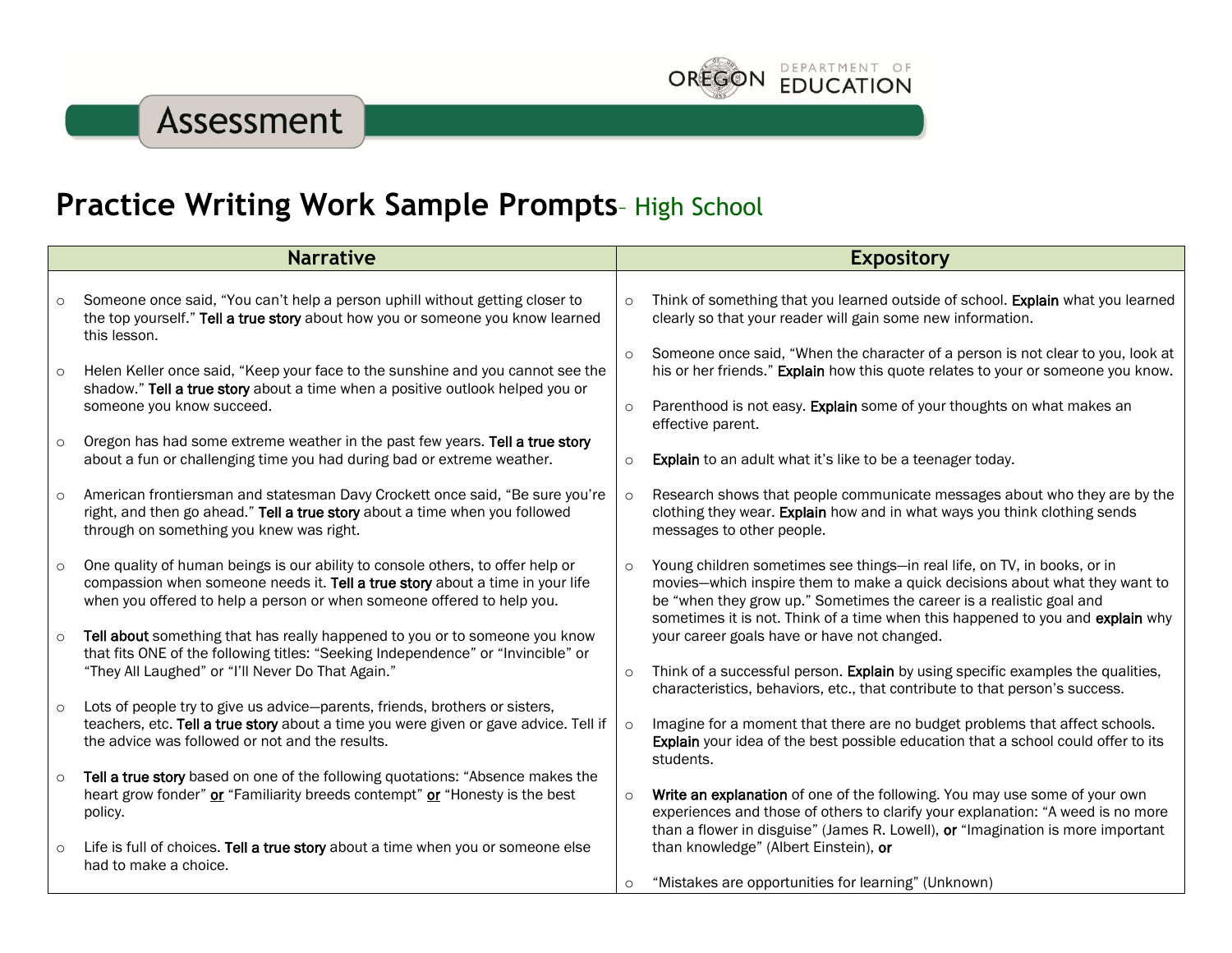## **Practice Writing Work Sample Prompts** – High School

| <b>Narrative</b>   |                                                                                                                                                                                                                                                                                             |                     | <b>Expository</b>                                                                                                                                                                                                                                                                                                         |  |
|--------------------|---------------------------------------------------------------------------------------------------------------------------------------------------------------------------------------------------------------------------------------------------------------------------------------------|---------------------|---------------------------------------------------------------------------------------------------------------------------------------------------------------------------------------------------------------------------------------------------------------------------------------------------------------------------|--|
| $\circ$            | People have many admirable character traits, such as courage, enthusiasm,<br>compassion, integrity, friendliness, strengththe list could go on and on. Define<br>a character trait, explain what makes it especially important, and tell how you<br>see it expressed in yourself or others. | $\circ$<br>$\Omega$ | Some people feel that professional athletes and entertainers make too much<br>money. Do you agree or disagree? Write a letter to the editor or an essay that<br>would convince other people to feel the same way you do about this issue.<br>Geologists predict that a significant earthquake in the Pacific Northwest is |  |
| $\circ$            | High school is an opportunity to grow and learn. Explain to an eighth grade<br>student lessons you've learned about making high school a worthwhile<br>experience.<br>Students in school frequently ask, "Why do I need to know this?" Explain how                                          |                     | inevitable, although of course no one knows when it will occur. Write a paper to<br>convince local, state, or federal authorities to help your town or area be<br>prepared for such an occurrence, or to convince your family to adopt an<br>emergency plan that you propose and discuss.                                 |  |
| $\circ$<br>$\circ$ | you can use something you have learned in school.<br>Visitors from another country want to learn about your community, region, or                                                                                                                                                           | $\circ$             | Many people think that the media goes too far as reporters pursue celebrities<br>and athletes for news stories. Others believe that these famous people should<br>accept intrusions on their personal lives as the price of fame. Take a position                                                                         |  |
| $\circ$            | country. Explain where you would take them and why.<br>Common fads or trends in music, clothing, and recreation come and go. Choose                                                                                                                                                         |                     | on this issue and write a paper to convince others to agree with your point of<br>view.                                                                                                                                                                                                                                   |  |
|                    | one fad or trend that is popular now and explain why it is popular and if you<br>think its popularity will last.                                                                                                                                                                            | $\circ$             | Your school is considering offering a new class. The New Course Committee<br>wants to choose one that will be useful and interesting to high school students.<br>What new course would you like to see taught? Propose a new class for your<br>school and convince the committee that they should add this class.         |  |
|                    |                                                                                                                                                                                                                                                                                             | $\circ$             | Many people think that classic literature is no longer relevant while others insist<br>that educated people read the classics. Take a stand and write a paper to<br>convince your reader that students either should or shouldn't have to read<br>classic literature.                                                     |  |
|                    |                                                                                                                                                                                                                                                                                             |                     |                                                                                                                                                                                                                                                                                                                           |  |
|                    |                                                                                                                                                                                                                                                                                             |                     |                                                                                                                                                                                                                                                                                                                           |  |
|                    |                                                                                                                                                                                                                                                                                             |                     |                                                                                                                                                                                                                                                                                                                           |  |
|                    |                                                                                                                                                                                                                                                                                             |                     |                                                                                                                                                                                                                                                                                                                           |  |